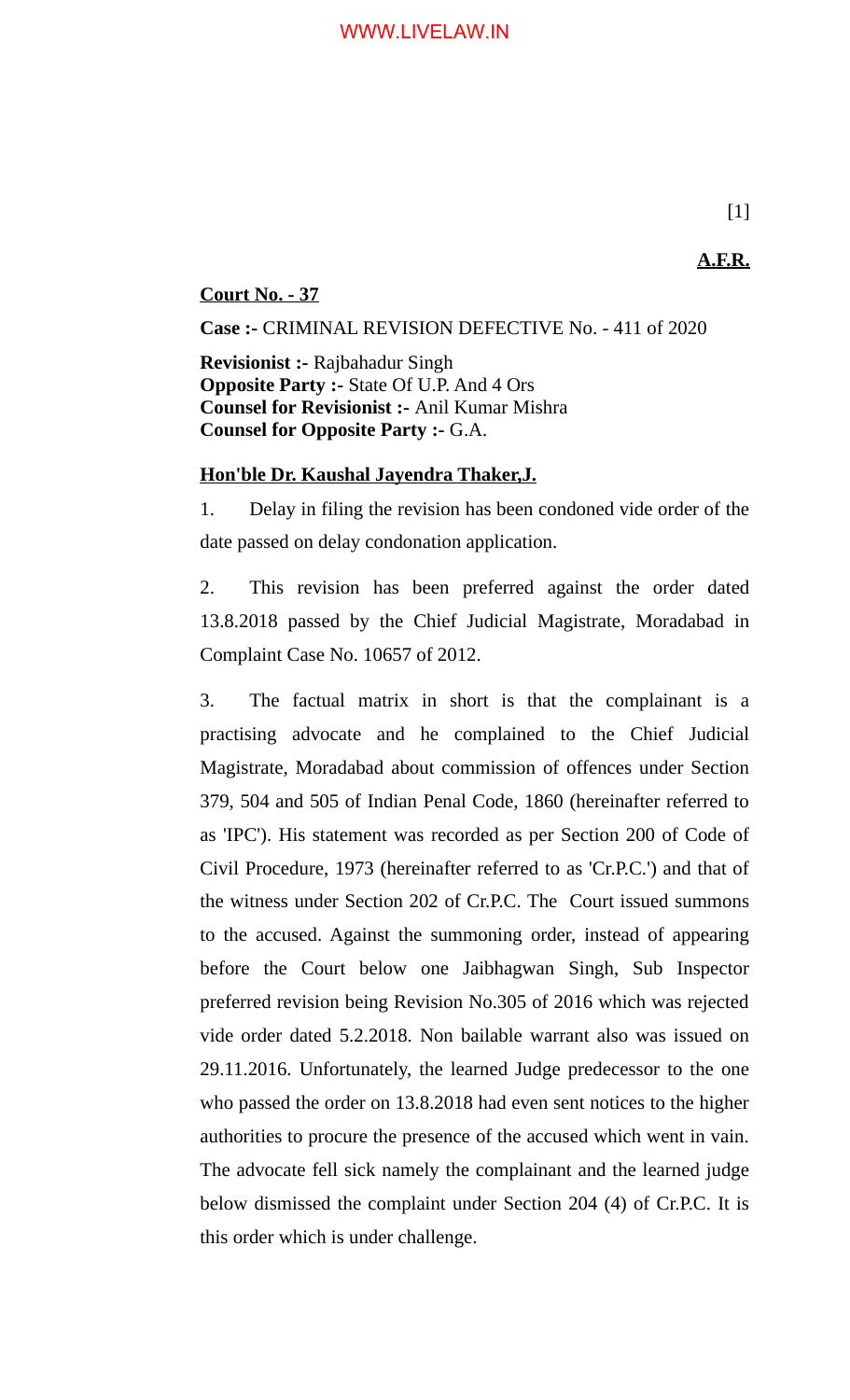#### WWW.LIVELAW.IN

4. I have heard learned A.G.A. for the State. Private respondents are deemed to have been served as even before the Court below they have not appeared and they seem to be head strong police officer as even after dismissal of their revision challenging the summoning order was passed they have not appeared before the learned Magistrate since 2012. Till 2016 the chronology of events would go to show that the learned Magistrate on 12.7.2016 wrote to the police authority at Moradabad by way of notice which had been annexed that the summons were not served on the accused though they were police officials. It is after this notice that the accused challenged the issuing summons order being Revision No.305 of 2016 (Jaibhagwan Singh, Sub Inspector Vs State of U.P. and others). The revision was rejected by the Court of Session on 5.2.2018 and despite that, the accused did not appear.

5. It is very strange that the learned Judge whose order is under challenge did not pass orders for procuring the presence of the accused. The summons was already issued which meant that Section 204 (4) of Cr.P.C. was already complied with.

Section 204 of Cr.P.C. reads as follows :

#### **"204. Issue of process.**

*[\(1\)](https://indiankanoon.org/doc/477997/) If in the opinion of a Magistrate taking cognizance of an offence there is sufficient ground for proceeding, and the case appears to be-*

*[\(a\)](https://indiankanoon.org/doc/1185694/) a summons- case, he shall issue his summons for the attendance of the accused, or*

*[\(b\)](https://indiankanoon.org/doc/1329756/) a warrant- case, he may issue a warrant, or, if he thinks fit, a summons, for causing the accused to be brought or to appear*

*at a certain time before such Magistrate or (if he has no jurisdiction himself) some other Magistrate having jurisdiction.*

*[\(2\)](https://indiankanoon.org/doc/473836/) No summons or warrant shall be issued against the accused under subsection (1) until a list of the prosecution witnesses has been filed.*

*[\(3\)](https://indiankanoon.org/doc/1997077/) In a proceeding instituted upon a complaint made in writing every summons or warrant issued under sub- section (1) shall be accom- panied by a copy of such complaint.*

*[\(4\)](https://indiankanoon.org/doc/703189/) When by any law for the time being in force any process- fees or other fees are payable, no process shall be issued until the fees are paid and, if such fees*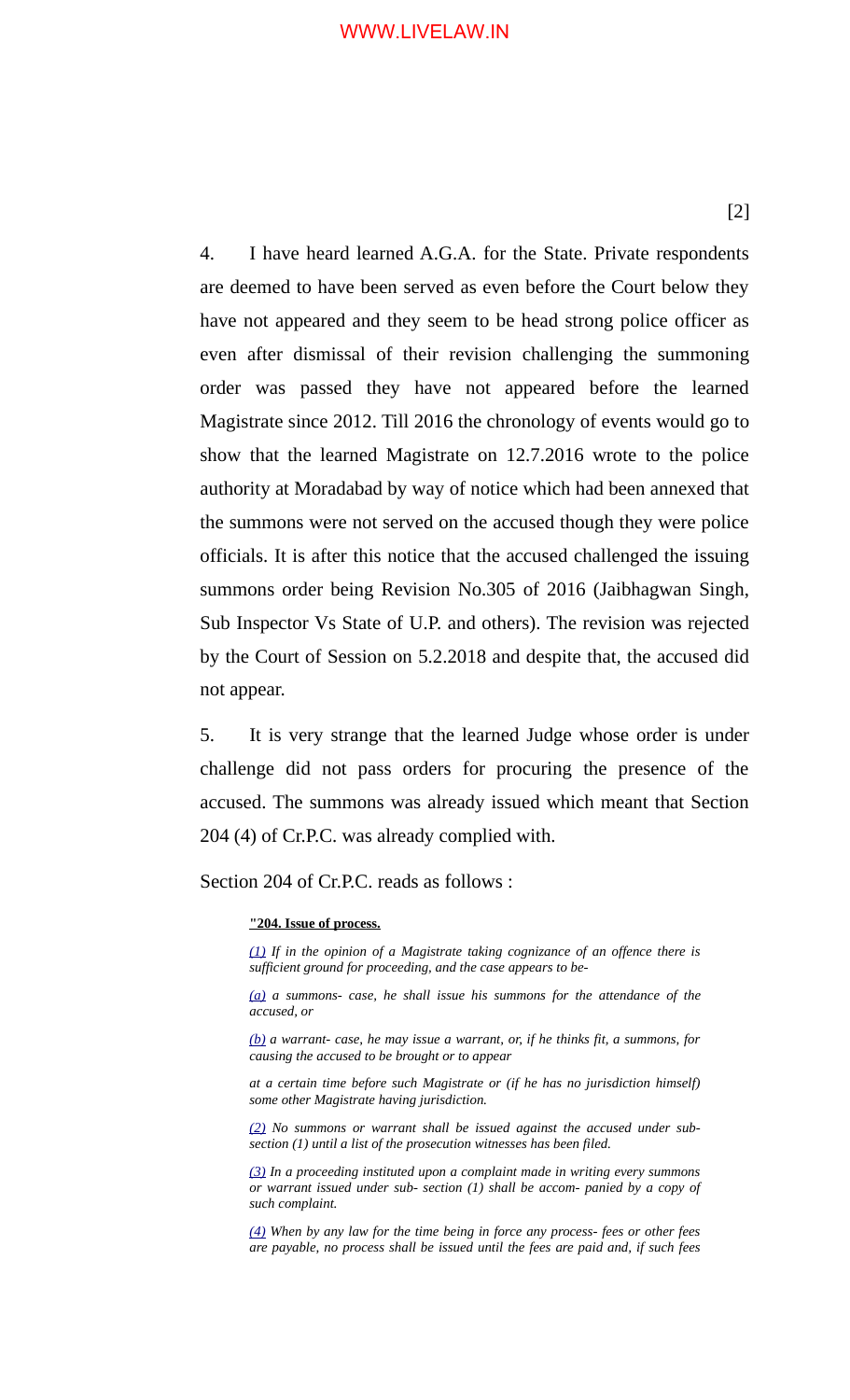### WWW.LIVELAW.IN

*are not paid within a reasonable time, the Magistrate may dismiss the complaint. [\(5\)](https://indiankanoon.org/doc/538525/) Nothing in this section shall be deemed to affect the provisions of section 87."*

6. The order dated 13.8.2018 goes to show that despite the fact that the accused lost before the appellate authority was successful in evading appearance and the complainant sought to be lodged by an advocate was dismissed. It is very strange that instead of procuring presence of the accused, the learned Magistrate dismissed the complaint under Section 204 (4). Once the summons was already sent, there was no necessity of paying further court fees. The non presence of the accused should have been sought to be procured by way of invoking procedure as per provisions of Section 87 of the Cr.P.C. Instead of that, the learned Judge has dismissed the complaint of the present revisionist which shows that the order is perverse. The said order is required to be quashed and set aside.

7. The respondents accused shall be forthwith dealt with by the learned Magistrate and their presence shall be procured even if it has to be procured by way of non bailable warrant to be served through Superintendent of Police.

8. The order passed by the learned Judge below dismissing the case is absolutely cryptic. The stage was for appearance of the accused who was evading summons and was aware that summoning order was passed. The accused is shield by Superintendent of Police, Moradabad as after notice, no action is taken by him. The revision filed by the accused was also dismissed on 5.2.2018. All these factual aspect ought to have been taken care of by the Magistrate. At stage of seeking the presence of accused, the presence of the complainant was not at all necessary.

9. In view of the above, this revision is allowed. The order impugned in this petition is set aside. The learned Magistrate shall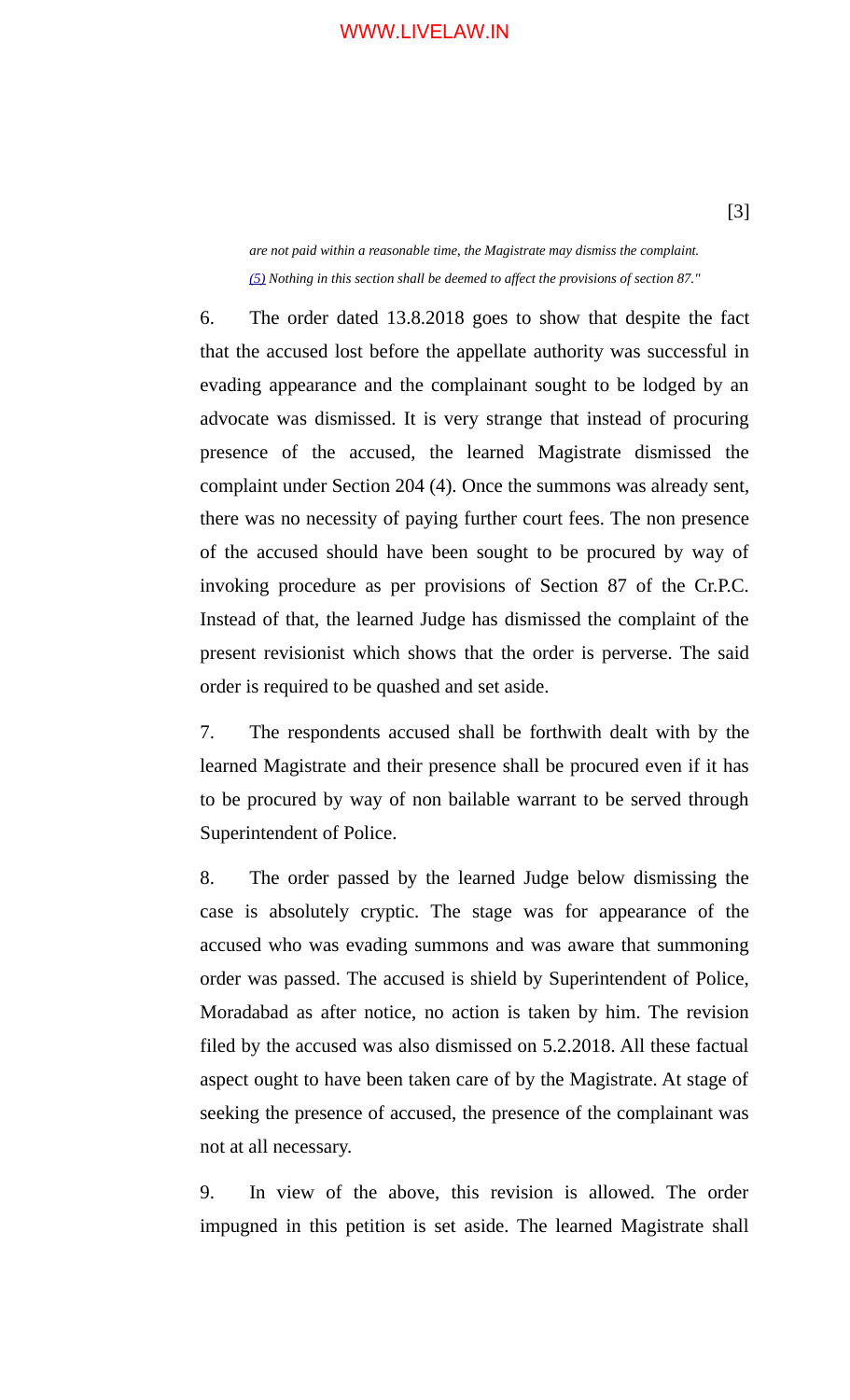### WWW.LIVELAW.IN

proceed from the stage, summons was issued and accused is aware of the summons the presence of the accused be procured first and thereafter the presence of the complainant be insisted upon.

10. The learned Magistrate has the duty cast to see that there is no misuse of the Court proceedings. In this case, there is a clear misuse of process of law by the accused who even after coming to know that summons were issued against them and their revision were dismissed, did not appear before the Court below and strange enough the learned Magistrate dismissed that matter of the complainant at the stage of issuance of bailable warrant as accused had not appeared before it pursuant to the summons already issued. There was no question of affixing process fees and, therefore, the dismissal under Section 204 of Cr.P.C. is bad.

11. A copy of this order be sent to the Superintendent of Police, Moradabad who shall explain to this Court as to what action he had taken pursuant to the notice dated 12.7.2016.

12. This judgment be circulated to the Trial Court Judge not to insist for the presence of complainant at the stage of service of summons/warrants and/as their presence would not be required for any adjudicatory purpose.

13. Once the process fees has been affixed, it is the duty of the police authority through the Court to procure the presence of the accused unless orders otherwise are passed. The compliance be filed in the Registry of the High Court on or before 25.10.2020 by Superintendent of Police, Moradabad and the learned Magistrate concerned.

**Order Date :-** 22.9.2020 DKS